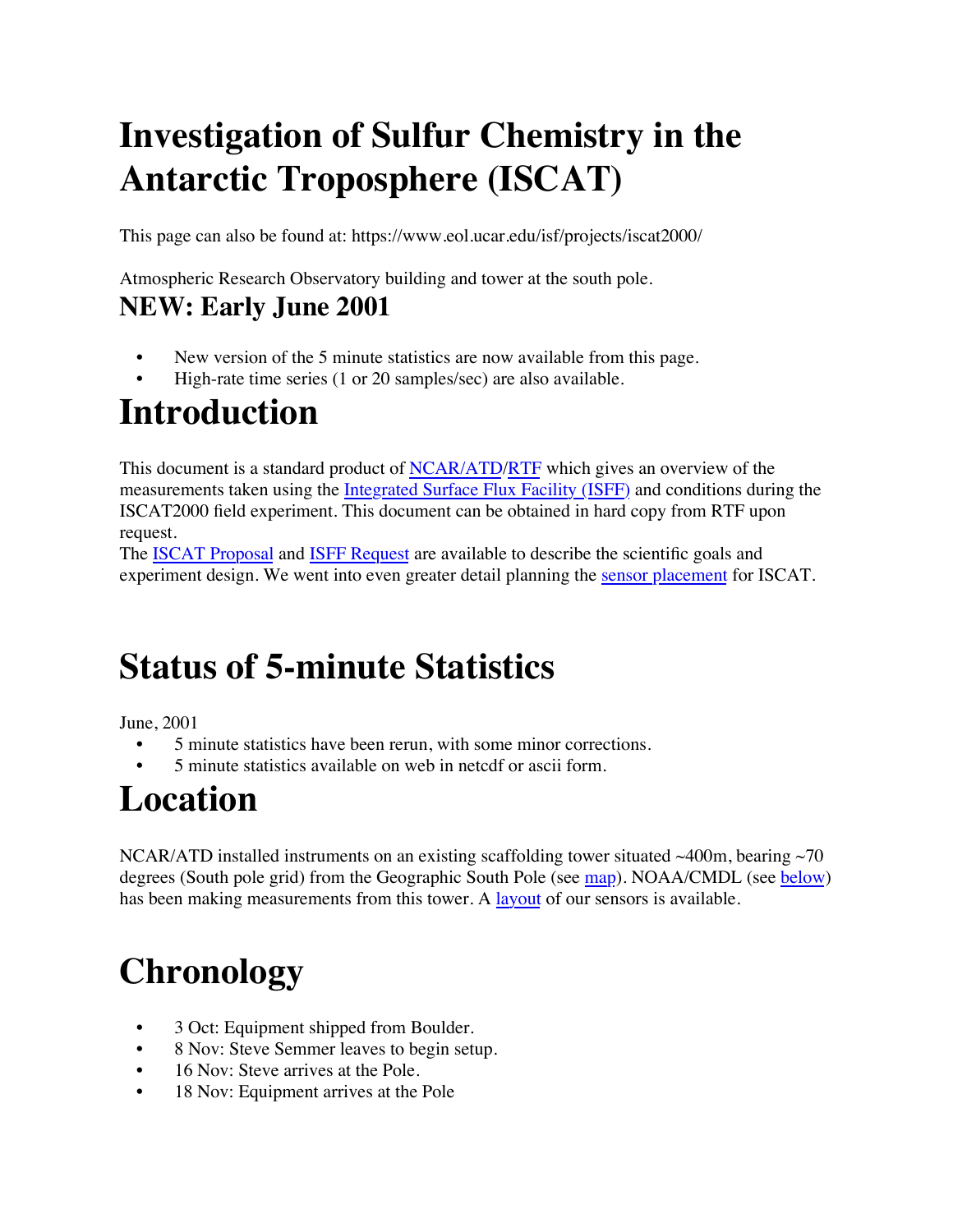- 19 Nov: Steve begins equipment check-out at Atmospheric Resarch Observatory (building 23).
- 22 Nov: Sensors moved from building to tower.
- 23 Nov: All T/RH sensors in intercomparison mode.
- 24 Nov: NO system connected.
- 25 Nov: T/RH sensors in profile configuration.
- 25 Nov: Data system crashes (fiber optics fixed, power also rerouted).
- 26 Nov: Data system back at the building for testing for  $\sim$ 12 hours.
- 29 Nov: Data system crashes again (card swaps, moved to "ground", not RFI)
- 4 Dec: Steve Semmer back, operations maintained by Georgia Tech.
- 9 Dec: NO system removed (probably earlier).
- 27 Dec: T/RH sensors back in intercomparison mode (4 sensors at a time).
- 28 Dec: Tear down.
- Feb: Equipment back to Boulder.

#### **[Table of Variables](https://www.eol.ucar.edu/isf/projects/iscat2000/variables.shtml)**

### **ISCAT2000 Data Access**

The NCAR ISCAT00 data are available for download in the following forms:

- 5-minute statistics in ASCII form for the entire measurement period (Java not needed). Produced 25 Nov 2001.
	- [Pressure, Temperature, and Humidity data \(low-rate sensors\)](https://www.eol.ucar.edu/isf/projects/iscat2000/data/tpq.txt)
	- [3.1m sonic anemometer turbulence measurements](https://www.eol.ucar.edu/isf/projects/iscat2000/data/3m.txt)
	- [7.0m sonic anemometer turbulence measurements](https://www.eol.ucar.edu/isf/projects/iscat2000/data/7m.txt)
	- [5-minute statistics in NetCDF form](ftp://ftp.eol.ucar.edu/pub/archive/isff/projects/iscat2000/netcdf)

Also available is a computer-readable [logbook](https://www.eol.ucar.edu/isf/projects/iscat2000/logbook/) of comments noted by NCAR/ATD and other personnel. MANY PEOPLE MISS THIS IMPORTANT SOURCE OF PROJECT INFORMATION -- PLEASE LOOK HERE!

## **ISCAT2000 Photographs**

[Images](https://www.eol.ucar.edu/isf/projects/iscat2000/photos/iscat/) were taken by Steve Semmer. Some of these may duplicate those that he took upon [arrival.](https://www.eol.ucar.edu/isf/projects/iscat2000/photos/iscat.old/) He also took photos of equipment [packaging](https://www.eol.ucar.edu/isf/projects/iscat2000/photos/packaging/) (to aid in return shipping) and of [Christchurch, NZ](https://www.eol.ucar.edu/isf/projects/iscat2000/photos/christchurch/). Images from [1999](https://www.eol.ucar.edu/isf/projects/iscat2000/photos/preiscat/) are available courtesy of Russ Schnell (NOAA/CMDL).

### **Sensors and Data Processing**

#### **General Data Processing**

The sensors were labeled with heights chosen prior to actual deployment. Based on several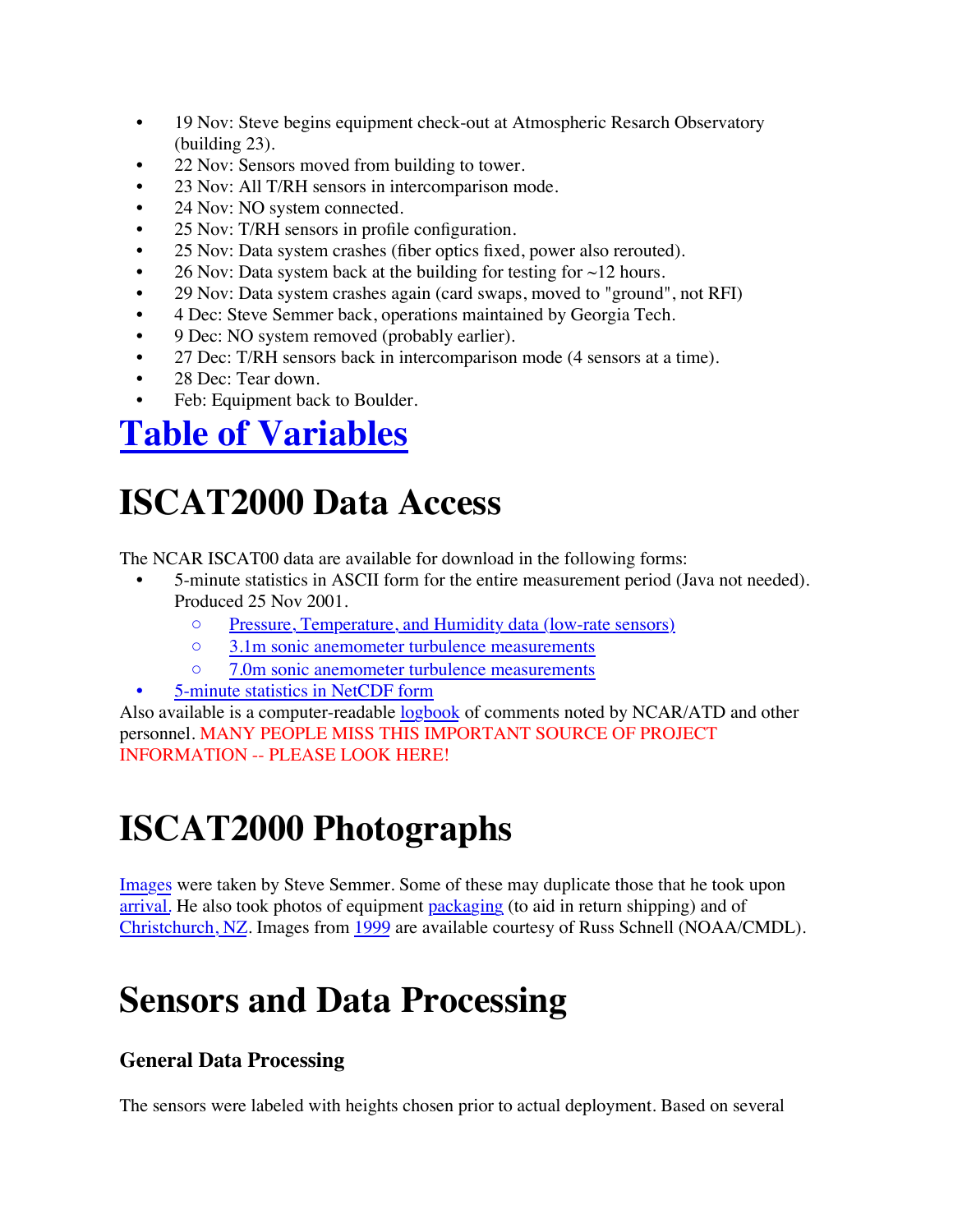measurements taken in the field, these heights were lower by typically 20cm. The variables in the data and in the discussion below use the actual heights. (But old names were used in the logbook.)

Also, data were taken near Building 23 and in the T/RH intercomparison array in addition to the normal operations array. To avoid confusion, we have decided in post-processing to split these different operations periods. Variables with a ".blg" suffix were measured near the building and with a ".ic" suffix were measured in the intercomparison array. All other data were taken in a normal mode.

Finally, one data sample at 06:40:00 on 27 Nov from the 3.1m sonic anemometer was bad, so statistics were manually recomputed for the 5-minute period contining this sample using the routine: /net/aster/isff/src/sfun/ISCAT00/fixnov27.q.

#### **Sonic Anemometers**

Sonic anemometers (ATI K-probes) were used to determine the sensible heat flux (the flux of latent heat was presumed to be small at the Pole) using the eddy-correlation technique. These direct flux measurements would be used by the modified Bowen ratio method to determine the NO flux. We deployed anemometers at two heights to determine the flux divergence close to the surface, and thus be able to linearly interpolate to a surface flux value.

We start with a comparison of [wind speed](https://www.eol.ucar.edu/isf/projects/iscat2000/plots/sdiff.gif) and [wind direction](https://www.eol.ucar.edu/isf/projects/iscat2000/plots/ddiff.gif) (using our lower sonic as a reference). To obtain a bit more information, I have added the CMDL prop-vane data. (From photographs, it appears that their prop-vane was mounted at  $\sim$ 9.2m.) The speed from the 7.0m sonic is usually larger than those from 3.1m, as expected. The only exceptions are a few periods when the speeds are mostly less than 2.5 m/s. The CMDL prop also generally agrees with the sonic data, though the speeds are lower than expected by  $\sim 0.5$  m/s. (The wind speed at 9.2m) should be larger than at 7.0m.) I also note that the average speed from a prop is the average of the scalar speed magnitude, whereas the average from a sonic is the magnitude of the wind vector. Thus, the prop speed should have been even higher than the sonic speed. There is a hint in the data that the differences are largest in low winds.

To obtain agreement in wind direction, I have had to assume that the sonic anemometers were pointed in the direction of 38 degrees (rather than 70 degrees as noted in the [logbook\)](https://www.eol.ucar.edu/isf/projects/iscat2000/logbook/type_sonics_entries.html#%2053). (By scaling off a **[photograph](https://www.eol.ucar.edu/isf/projects/iscat2000/photos/preiscat/tower005.jpg)** and [map](https://www.eol.ucar.edu/isf/projects/iscat2000/map.jpg), I obtain values from 37-40 degrees -- no, I didn't cheat!)

We can also examine our spike detector, which flags the number of data samples which are questionable. (See our [Despiker documentation.](http://www.atd.ucar.edu/rtf/facilities/isff/despiker/despiker.html)) I have presented these flags as a [histogram](https://www.eol.ucar.edu/isf/projects/iscat2000/plots/spikes.gif) (black for 3.1m data and red for 7.0m). Only 8 5-minute periods had more than 1% of the samples flagged from the 3.1m sonic. The 7.0m sonic was significantly worse, but still only had 3 5-minute periods with more than 3% flagged as questionable. I note that our despiking algorithm can be fooled when the skewness of the data is large, which could be the case in the stable conditions during ISCAT.

Thus, at least for mean quantities, the sonic anemometer data appear to be reasonable.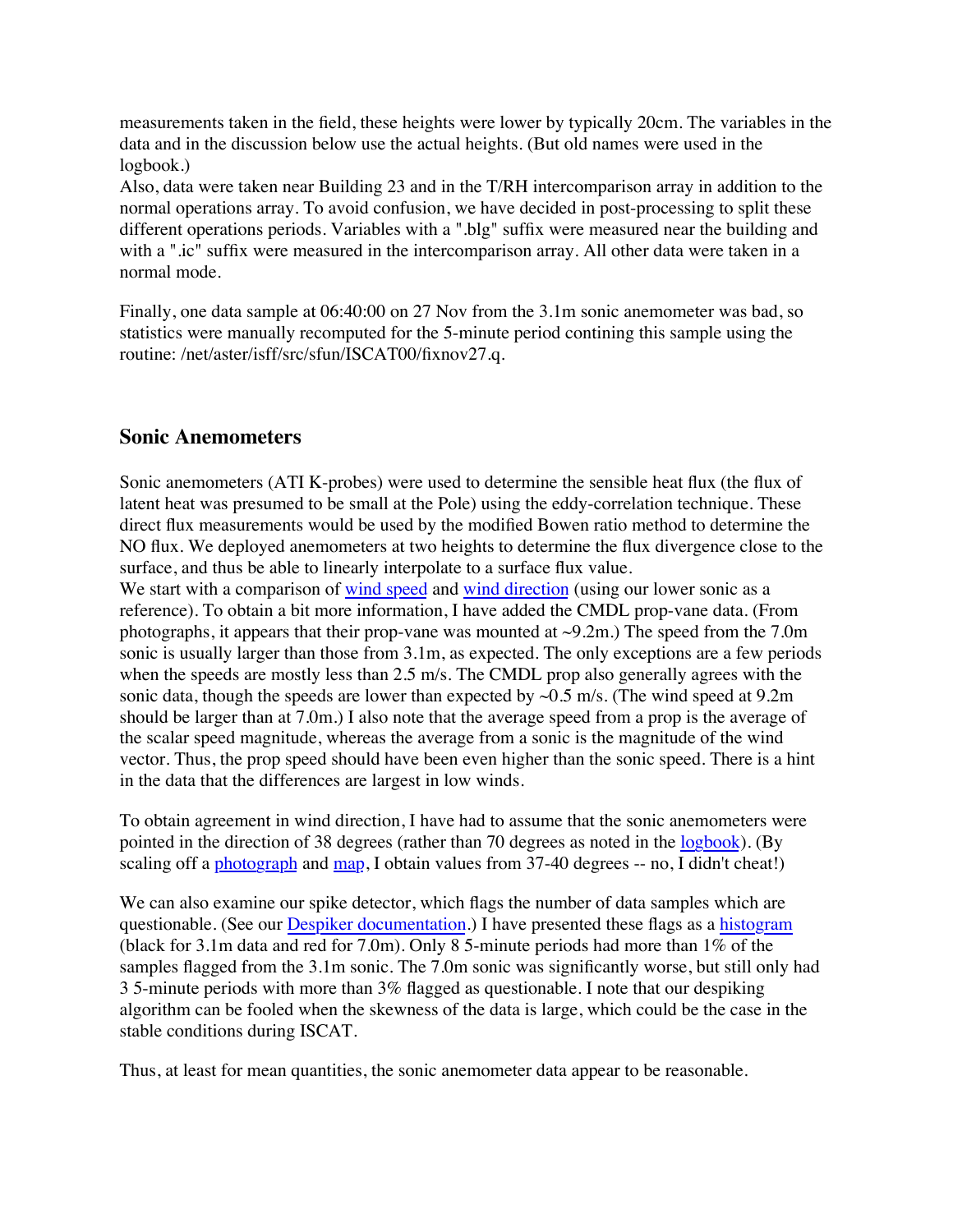We can now produce the tilt plots for the  $3.1\text{m}$  and  $7.0\text{m}$  sonics. Note that these plots are in actual wind direction coordinates (rather than our normal sonic coordinates). The resulting lean angles are 1.4 and 1.3 degrees, respectively, which is acceptable. The lean azimuths in this plot were computed using a (wrong) boom angle of 70 degrees, which is 160 degrees clockwise of the instrument "boom angle" of 270 degrees. Since lean azimuth is defined counterclockwise from the sonic u-vector, we must add 160 to what was computed. Thus, the lean azimuths for 3.1m are 79 deg  $\rightarrow$  239 deg and for 7.0m are 118 deg  $\rightarrow$  278 deg. After applying these corrections, the tilts are nearly zero for [3.1m](https://www.eol.ucar.edu/isf/projects/iscat2000/plots/tilt3.1c.gif) and [7.0m.](https://www.eol.ucar.edu/isf/projects/iscat2000/plots/tilt7.0c.gif)

#### **T/RH**

Standard NCAR temperature and humidity sensors were deployed in a vertical array up the tower. The primary purpose was to provide a scalar gradient measurement to be used in the modified Bowen ratio method to determine the NO flux. A secondary purpose was to identify the height of the stable boundary layer. Heaters were attached to the aspirating fans to allow them to be restarted in case of inadvertent shutdown (e.g. power loss).

Since a good gradient measurement was needed, the sensors were operated in an intercomparison mode at the beginning and end of the project. During the beginning IC, some sensors were exchanged (also with the spare) to obtain the best comparison. The residuals from the default calibrations were at most 0.06 C and 6% RH. However, these residuals were quite consistent during the ICs, so manual correction to 0.01 C and 1% RH probably is possible. The postexperiment ICs were done 4-channels at a time, with sensors 704 and 007 in both sets. From these two, I arbitrarily chose to reference all sensors to sensor 704 for processing the IC data.

The time periods of these ICs were:

| $\parallel$ Pre IC#1 $\parallel$ 24 Nov 12:00 - 24 Nov 15:15 (NZDT) $\parallel$  |
|----------------------------------------------------------------------------------|
| $\parallel$ Pre IC#2 $\parallel$ 24 Nov 17:00 - 25 Nov 12:40 (NZDT) $\parallel$  |
| $\parallel$ Post IC#1 $\parallel$ 27 Dec 17:00 - 28 Dec 09:00 (NZDT) $\parallel$ |
| $\ $ Post IC#2 $\ $ 28 Dec 09:45 - 28 Dec 17:45 (NZDT) $\ $                      |

The temperature differences (in C) from sensor 704 (the 2.1m sensor) values are:

| <b>Sensor</b><br>ID | Height Deployed    Pre IC #1    Pre IC #2    Post IC #1    Post IC #2    Used |         |         |         |         |                     |
|---------------------|-------------------------------------------------------------------------------|---------|---------|---------|---------|---------------------|
| 007                 | 4.7 <sub>m</sub>                                                              | $+0.02$ | $+0.04$ | 0.00    | $+0.02$ | $+0.02$             |
| 101                 | 0.5 <sub>m</sub>                                                              | $+0.02$ | $+0.03$ | $+0.02$ |         | $+0.02$ $\parallel$ |
| 104                 | 0.9 <sub>m</sub>                                                              | $+0.03$ | $+0.04$ | $+0.03$ |         | $+0.03$             |
| 502                 | 21.8m                                                                         | $+0.06$ | $+0.06$ |         | $+0.02$ | $+0.02$             |
| 703                 | 10.1 <sub>m</sub>                                                             | $+0.03$ | $+0.03$ |         | $+0.00$ | $+0.00$             |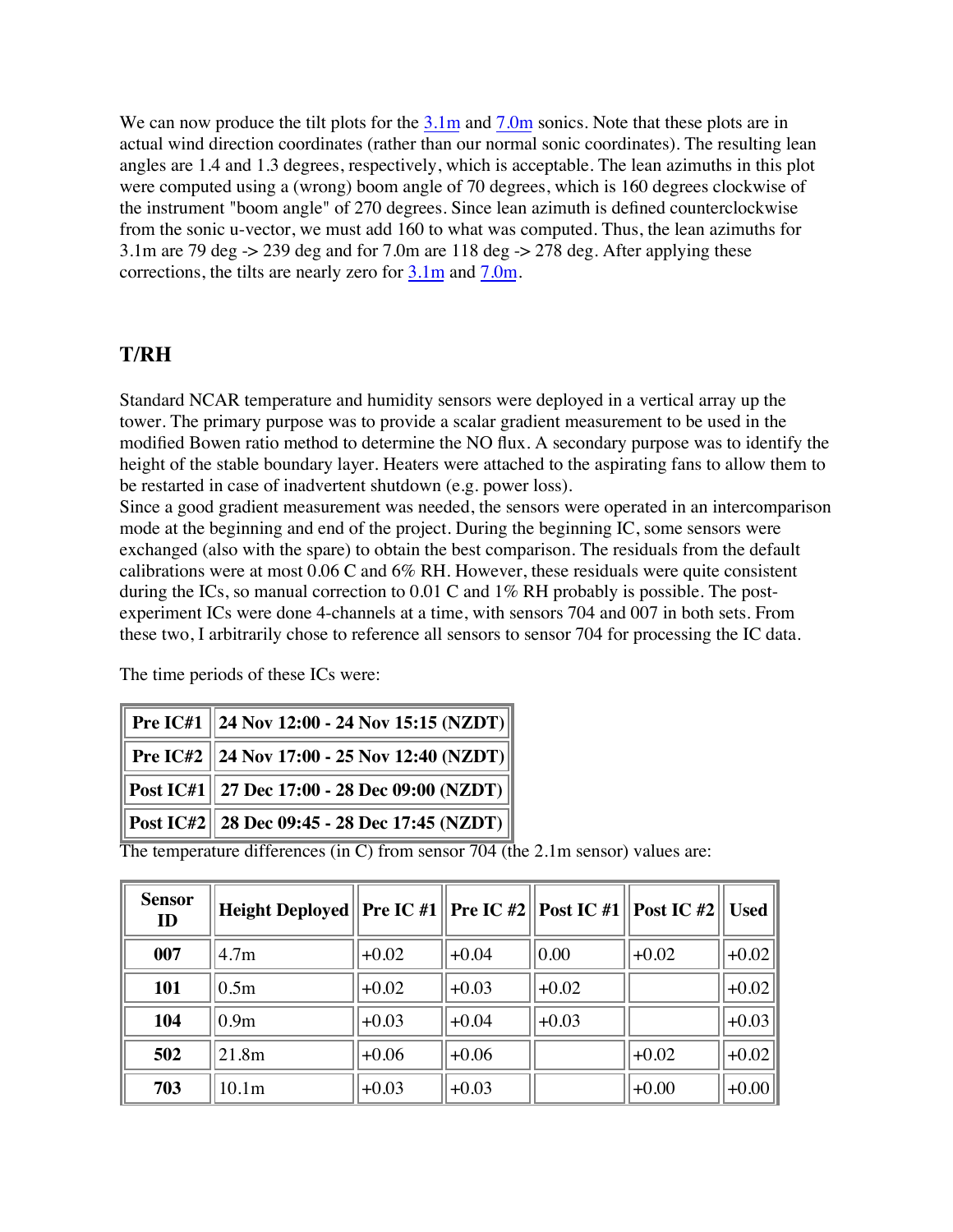| <b>Sensor</b><br><b>ID</b> | Height Deployed  Pre IC #1   Pre IC #2   Post IC #1   Post IC #2   Used |      |       |        |      |      |
|----------------------------|-------------------------------------------------------------------------|------|-------|--------|------|------|
| 007                        | 14.7 <sub>m</sub>                                                       | $+1$ | l+1   | $+2$   | $+1$ | $+1$ |
| 101                        | 0.5m                                                                    | $-3$ | $-3$  | $-3$   |      | $-3$ |
| 104                        | 0.9 <sub>m</sub>                                                        | $+2$ | $+2$  | $ +2 $ |      | $+2$ |
| 502                        | 21.8m                                                                   |      | -4    |        |      |      |
| 703                        | 10.1 <sub>m</sub>                                                       | $+6$ | $ +6$ |        | ∣+6  | $+6$ |

and the humidity differences (in %RH) are:

We plan to remove the biases shown in the last column from the statistics (using Splus) [applied] fixTRH.q, 6 Jun 01] and also from the time series processed using Java [not yet done].

Please note that the performance of our RH sensors in very cold conditions has been questioned. In particular, our sensors tended to indicate subsaturation conditions during SHEBA when conditions were thought to be saturated. A [report](http://www.atd.ucar.edu/rtf/projects/sheba/rh.lo.T.isff.html#RH%20at%20Low%20T) of laboratory testing of this problem (without a satisfactory conclusion) was written for SHEBA.

#### **Barometer**

A Vaisala PTB100B barometer was mounted inside our data acquisition system (ADAM) box at  $\sim$ 1m on the tower. The pressure port was our standard single plate mounted near this box (see [photo\)](https://www.eol.ucar.edu/isf/projects/iscat2000/photos/iscat/adam.jpg). The primary purpose for this sensor is to allow the computation of specific humidity or water vapor density from the measurements of T and RH.

The data from this sensor appear to be normal, with an average value of  $\sim 690 \text{mb}$ . There are several data glitches early in the program (see [plot\)](https://www.eol.ucar.edu/isf/projects/iscat2000/plots/baro.gif), notably on Nov 22, 25, and 29, associated with data system moves and crashes (see [Chronology](https://www.eol.ucar.edu/isf/projects/iscat2000/report.shtml#Chronology) above).

Obviously bad values will be set to NA in the final statistics data set [ran fixP.q, 7 June 01], but glitches during the above periods will still be seen in the time series. Values outside the range 675-700mb should be considered data system glitches.

#### **Daily Weather Plots**

Click on the following to obtain once/day plots for several important measured variables. Each plot represents 24 hours of data. Please read the scales carefully for more details.

November